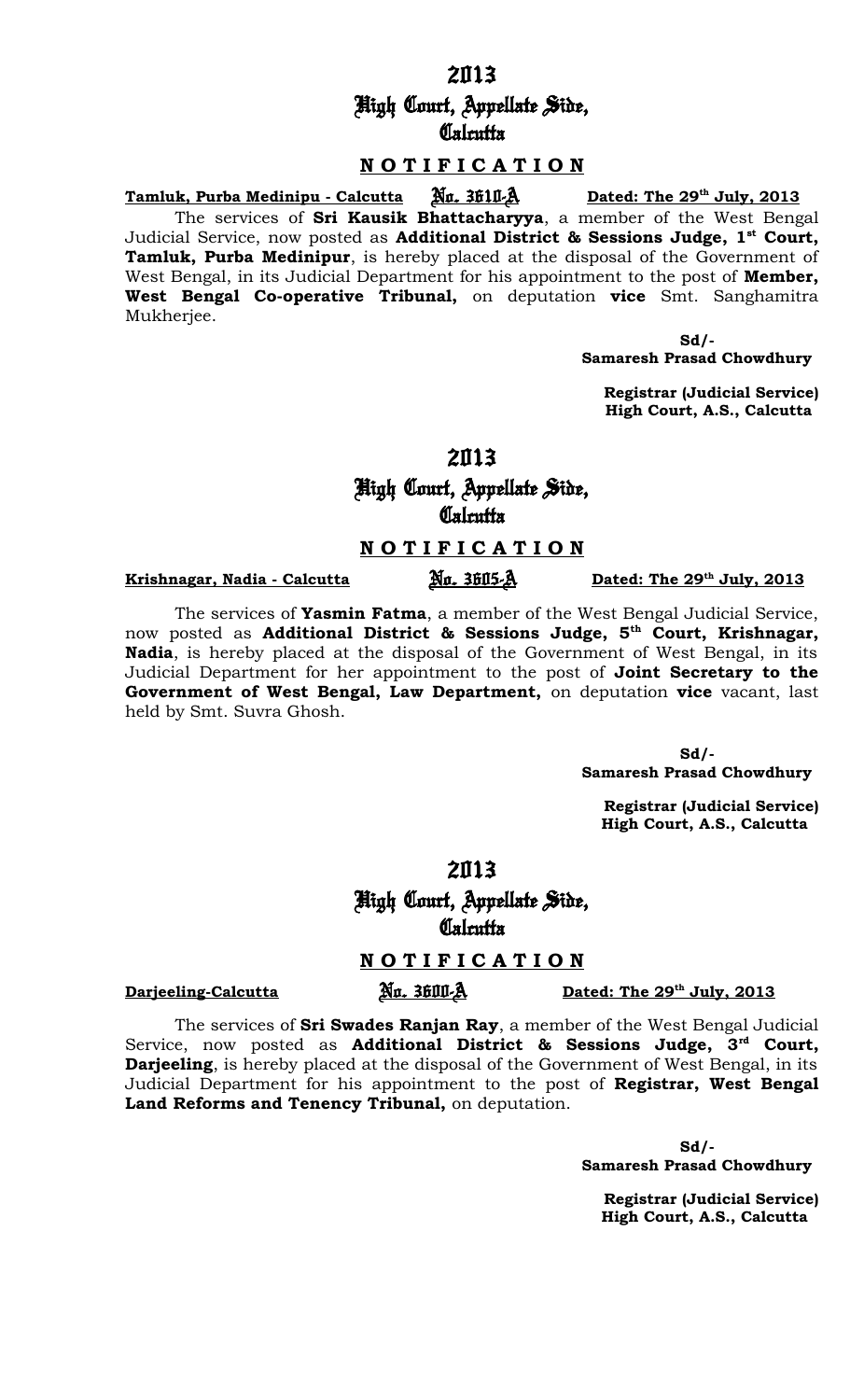High Court, Appellate Side, **Calcutta** 

# **N O T I F I C A T I O N**

#### **Bankura-Calcutta Endingle 2015**

The services of **Sri Subhendu Bhattacharya**, a member of the West Bengal Judicial Service, now posted as **Additional District & Sessions Judge, 2nd Court, Bankura**, is hereby placed at the disposal of the Government of West Bengal, in its Judicial Department for his appointment to the post of **Judge, CBI, Court No. 1, Bichar Bhawan, City Sessions Court Buildings, Calcutta,** on deputation, **vice** vacant Court, last presided over by Sri Ashutosh Kar.

> **Sd/- Samaresh Prasad Chowdhury**

 **Registrar (Judicial Service)** High Court, A.S., Calcutta

2013

# High Court, Appellate Side, **Calcutta**

#### **N O T I F I C A T I O N**

# **Asansol, Burdwan-Calcutta**  $\overline{\mathbb{M}}$ u. 3590-A

### The services of **Firoza Khatoon**, a member of the West Bengal Judicial Service, now posted as **Judge, Special Court (E.C. Act)-cum-Additional District & Sessions Judge, Asansol, Burdwan**, is hereby placed at the disposal of the Government of West Bengal, in its Judicial Department for her appointment to the post of **Judge, CBI, Court No. 4, Bichar Bhawan, City Sessions Court Buildings, Calcutta,** on deputation, **vice** vacant Court, last presided over by Sri Partha Sarathi Sen.

 **Sd/- Samaresh Prasad Chowdhury**

Dated: The 29<sup>th</sup> July, 2013

 **Registrar (Judicial Service)** High Court, A.S., Calcutta

Dated: The 29<sup>th</sup> July, 2013

# 2013